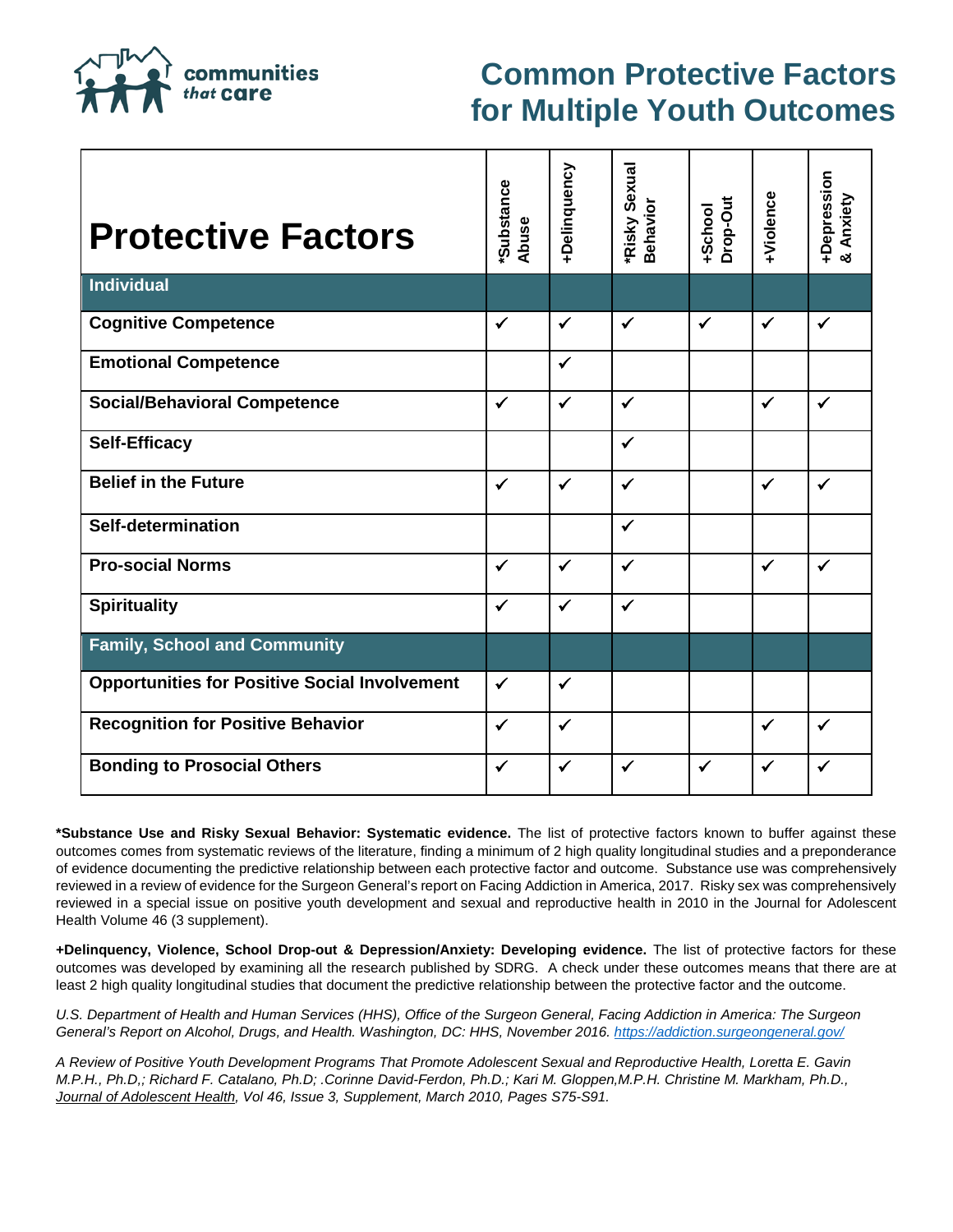

## **Common Protective Factors for Multiple Youth Outcomes**

| <b>Protective Factor</b>                                                 | <b>Definition</b>                                                                                                                                                                                                                                                                                                                          | <b>Measured on the</b><br><b>CTCYS</b> (scale name)                                  |
|--------------------------------------------------------------------------|--------------------------------------------------------------------------------------------------------------------------------------------------------------------------------------------------------------------------------------------------------------------------------------------------------------------------------------------|--------------------------------------------------------------------------------------|
| <b>Individual</b>                                                        |                                                                                                                                                                                                                                                                                                                                            |                                                                                      |
| Cognitive<br><b>Competence</b>                                           | Includes a broad range of cognitive abilities, including academic<br>performance, logical/analytic thinking, problem-solving, decision-<br>making, planning, goal-setting and self-talk skills.                                                                                                                                            | We have some measures<br>but they are risk factors-<br>academic failure              |
| <b>Emotional</b><br><b>Competence</b>                                    | The ability to identify and respond to feelings and emotional<br>reactions in oneself and others. Includes skills for identifying<br>feelings, managing emotional reactions or impulses, building<br>youth's self-management strategies, empathy, self-soothing,<br>frustration tolerance.                                                 |                                                                                      |
| Social/Behavioral<br><b>Competence</b>                                   | The range of interpersonal skills that help youth integrate feelings,<br>thinking and actions to achieve social and interpersonal goals.<br>Includes skills such as communication, assertiveness, refusal and<br>resistance, conflict resolution, interpersonal negotiation strategies,<br>effective behavior choices and action patterns. | Social skills                                                                        |
| <b>Self-Efficacy</b>                                                     | The perception that one can achieve desired goals through one's<br>own action. Includes personal goal-setting, coping and mastery<br>skills, techniques to change self-defeating cognitions.                                                                                                                                               |                                                                                      |
| <b>Belief in the Future</b>                                              | The internalization of hope and optimism about possible<br>outcomes. Includes belief in one's own future potential, goals,<br>options, choices or long range hopes & plans and healthy and<br>productive adult life.                                                                                                                       |                                                                                      |
| Self-determination                                                       | The ability to think for oneself, and to take action consistent with<br>that thought. Includes youth capacity for empowerment,<br>autonomy, independent thinking, self-advocacy, and ability to live<br>and grow by self-determined internal standards and values.                                                                         |                                                                                      |
| <b>Pro-social Norms</b>                                                  | Clear and explicit standards for behavior that minimize health risks<br>and support prosocial involvement.                                                                                                                                                                                                                                 | Belief in the moral order                                                            |
| <b>Spirituality</b>                                                      | Includes concepts such as belief in a higher power, internal<br>reflection or meditation, exploring a spiritual belief system or sense<br>of spiritual identify, meaning or practice.                                                                                                                                                      | Religiosity                                                                          |
| <b>Family, School and</b><br><b>Community</b>                            |                                                                                                                                                                                                                                                                                                                                            |                                                                                      |
| <b>Opportunities for</b><br><b>Positive Social</b><br><b>Involvement</b> | Existence of accessible events and activities across different<br>social environments that are health or development promoting<br>including opportunities for prosocial actions. Includes ability for<br>youth to actively participate, make a positive contribution, and<br>experience positive social exchanges.                         | Opportunities for<br>prosocial involvement                                           |
| <b>Recognition for</b><br><b>Positive Behavior</b>                       | Rewarding, recognizing or reinforcing children's prosocial efforts,<br>behaviors, and accomplishments.                                                                                                                                                                                                                                     | Rewards for prosocial<br>involvement                                                 |
| <b>Bonding to</b><br><b>Prosocial Others</b>                             | Strong relationships of attachment to prosocial peers and adults in<br>the environment and strong investments or commitment to<br>prosocial institutions. t.                                                                                                                                                                               | Attachment to parents<br>low neighborhood<br>attachment, low<br>commitment to school |

Definitions from: *Positive Youth Development in the United States: Research Findings on Evaluations of Positive Youth Development Programs, Richard F. Catalano, M. Lisa Berglund, Jeanne A. M. Ryan, Heather S. Lonczak, and J. David Hawkins, Prevention & Treatment, Volume 5, Article 15, posted June 24, 2002*